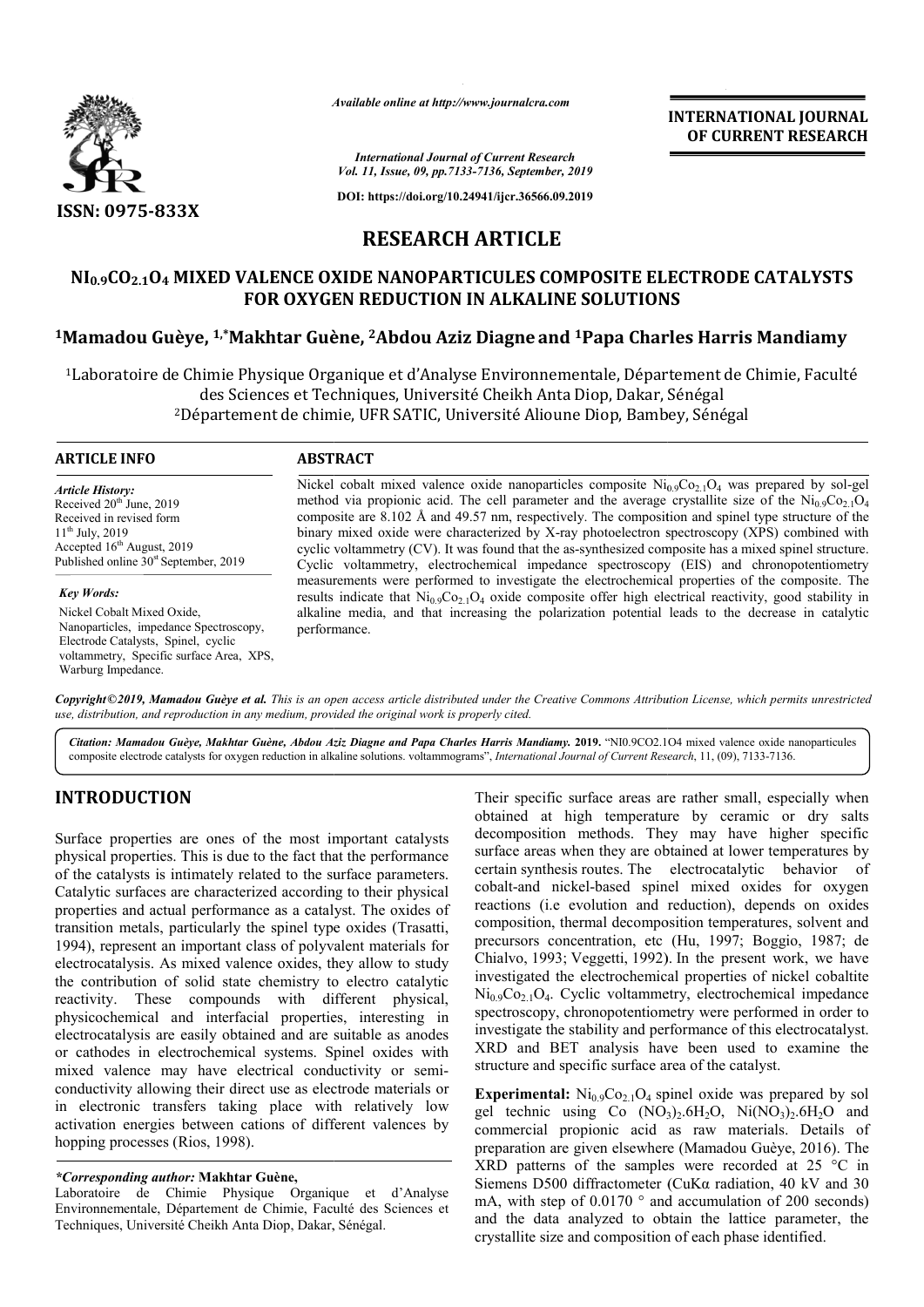

Fig.1. CV curves of  $Ni<sub>0.9</sub>Co<sub>2.1</sub>O<sub>4</sub>$  electrode at scan rates of 10 mV/s **(a) and 20 mV/s (b)**



**Fig.2. Nyquist plots for Ni0.9Co2.1O4 oxide electrode at 0.2, 0.3, 0.4 and 0.5 V in 3 M KOH.**



**Fig. 3. Equivalent circuit modelling the impedance diagrams of Ni0.9Co2.1O4 oxide electrode.**

The specific surface area of the samples was determined using physical nitrogen adsorption isotherms and Brunauer Emmett and Teller (BET) theory using a Micrometrics Gemini apparatus with nitrogen gas as absorbent and liquid nitrogen as sample coolant (to ensure temperature stability). Cyclic voltammetry (CV), electrochemical impedance spectroscopy (EIS) and chronopotentiometry (CP) measurements were performed using a glass three-electrode cell layout at room temperature in KOH 3M aqueous solution as the electrolyte on a Potentiostat/Galvanostat Fra 2 µAutolab Type III.



**Fig.4. Chronopotentiometry curve of Ni0.9Co2.1O4 electrode in 3 M KOH with a constant current density of 5 mA.cm-2**

The preparation of the working electrode is detailed in our previous work (Mamadou Guèye, 2017).

## **RESULTS AND DISCUSSION**

By X-ray diffraction (XRD) characterization, we have already showed that obtained  $\text{Ni}_{0.9}\text{Co}_{2.1}\text{O}_4$  powder prepared by sol-gel (propionic acid) method is in a crystalized phase with a facecentered cubic lattice and spinel structure (Mamadou Guèye, 2016). The cubic cell parameter, *a*, value was found to be 8.102 Å (Mamadou Guèye,, 2016). The average size of crystallites  $(\tau_{crystalite})$  was calculated using the Scherrer equation. The grain size of the powder was evaluated by taking the average of the sizes corresponding to all peaks. The value obtained from XRD analyses is 49.57 nm. H. Nguyen-Cong *et al* (Nguyen-Cong, 2003) obtained with mixed oxides spinel type  $Ni<sub>x</sub>Co<sub>3-x</sub>O<sub>4</sub>$  prepared by the thermal decomposition of nitrate salts method and considering the full width at half maximum (FWHM) of the peak 311, a crystallite size of 35 nm in both cases where  $x = 0.3$  and 1. M. Mechouet *et al* (10) synthesized oxide powders of chemical composition  $Ni<sub>0.3</sub>Co<sub>2.7</sub>O<sub>4</sub>$  by the sol-gel method using two chelating agents (oxalic and citric acids) and two calcination temperatures (300 °C and 350 °C) and obtained average crystallite sizes of 16 and 25 nm with oxalic acid at 300 °C and 350 °C respectively, 13 and 20 nm with citric acid at 300 °C and 350 °C respectively.

Physical nitrogen adsorption isotherms was used to obtain the information on the specific surface area. Based on the nitrogen adsorption/desorption, Ni<sub>0.9</sub>Co<sub>2.1</sub>O<sub>4</sub> oxide particles exhibited a BET surface area of  $16.82 \text{ m}^2/\text{g}$ . Similar specific surface values have been found in the literature. Huang Z-D *et al* (Huang *et al*., 2016) found a specific surface value of 16.45 and 15.75 m<sup>2</sup>/g for NiCo<sub>2</sub>O<sub>4</sub> microspheres when calcined at 450 °C and 500 °C respectively. Bahaa M. Abu-Zied *et al*. (2014) reported a specific surface area value of 16.42  $m^2/g$  for  $x = 0$  with catalysts of the formula  $Ni<sub>x</sub>Co<sub>1-x</sub>Co<sub>2</sub>O<sub>4</sub>$  calcined at 500 °C. Other authors (Naveen, 2015), obtained the value of 19.25 m<sup>2</sup>/g with NiCo<sub>2</sub>O<sub>4</sub> nickel cobaltite powders. The electrochemical performance of spinel oxides  $Ni<sub>0.9</sub>Co<sub>2.1</sub>O<sub>4</sub>$  as oxygen electrocatalyst of reactions has been studied by cyclic voltammetry (CV) in a three electrode system with 3 M KOH aqueous electrolyte. Fig. 1 presents CV curves of  $\text{Ni}_{0.9}\text{Co}_{2.1}\text{O}_4$ electrode material at sweep rates of 10 mV/s (Fig.1a) and 20  $mV/s$  (Fig.1b) in a potential window ranging from  $-0.5$  to 0.1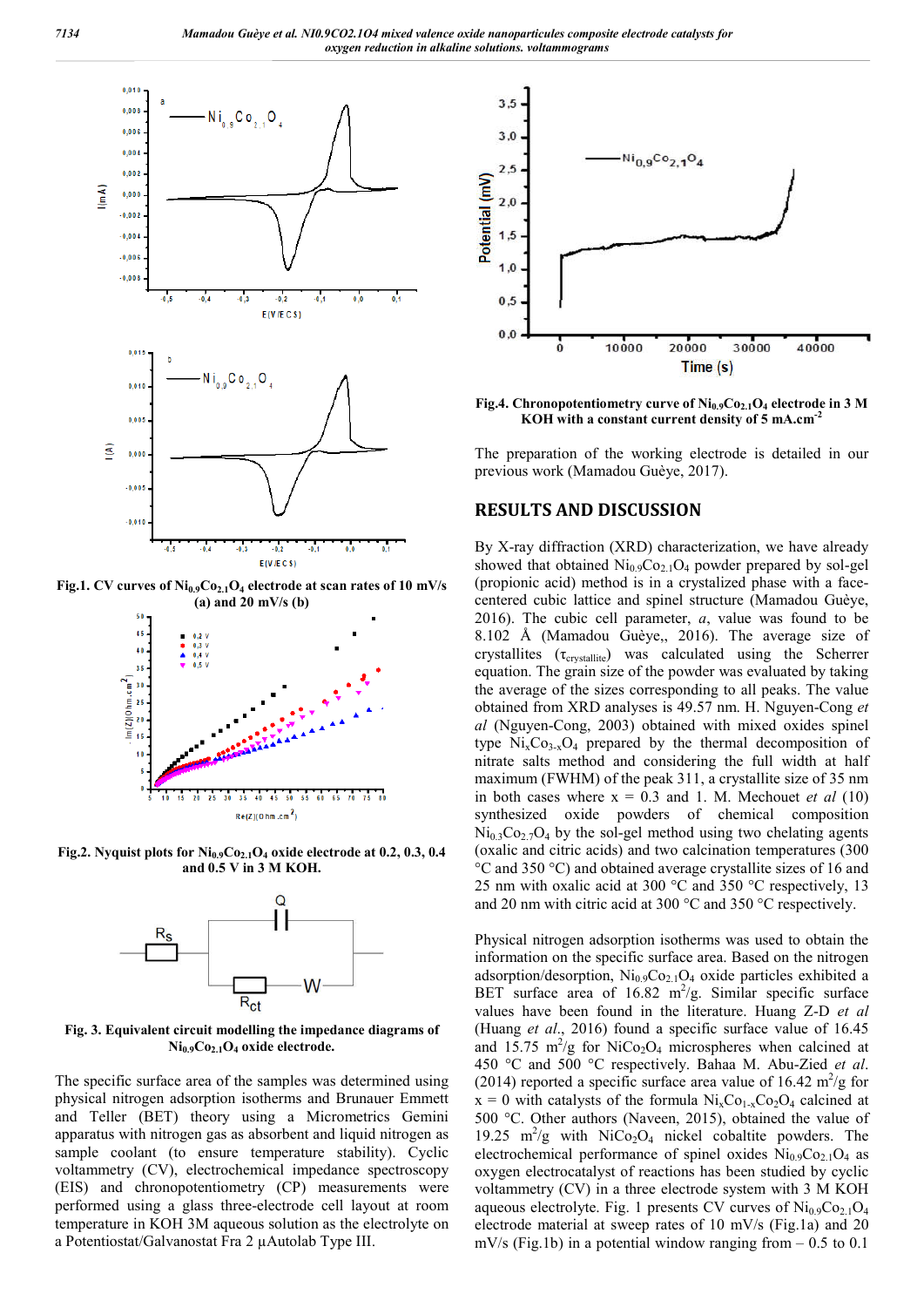V. The CV shapes, clearly, reveal a pair of well-defined redox peaks, which is distinct from the ideal rectangular shapes typical of the electric double-layer capacity. And these peaks mainly indicate that the reaction mechanism in the electrode material is a faradic process. The anode and cathode peaks are around  $0.013$  V and  $-0.203$  V, respectively and are associated with reversible reactions at the electrode surface of  $Ni^{3+}/Ni^{2+}$ and  $Co^{3+}/Co^{2+}$  pairs (An, 2014; Huang, 2013; Jiang, 2012; Wei, 2010; Yuan, 2012). Since nickel and cobalt ions undergo oxidation and reduction at neighboring potentials, it is difficult to separate the peaks corresponding to these ions in the cyclic voltammetry curve. Naveem *et al*. (2015) associated the oxidation peak in the voltammogram of a  $NiCo<sub>2</sub>O<sub>4</sub>$ -rGO oxide electrode in a 1 M KOH electrolytic solution at a scanning rate of 25 mV/s with transitions of nickel ions ( $Ni^{2+} \leftrightarrow Ni^{3+}$ ) and cobalt ions  $(Co^{2+} \leftrightarrow Co^{3+}$  and  $Co^{3+} \leftrightarrow Co^{4+})$ . Gong *et al* (20) and other researchers (Li, 2010; Chen, 2012) attributed the observed pair of redox peaks in the cyclic voltammetry curve of  $NiCo<sub>2</sub>O<sub>4</sub>$  nanofile-based electrode to reversible reactions of  $Co<sup>4+</sup>/ Co<sup>3+</sup>$  and Ni<sup>3+</sup>/ Ni<sup>2+</sup> associated with OH ions. In a previous work (Mamadou Guèye, 2016), we have shown by XPS analysis that few  $Co<sup>2+</sup>$  cations occupy the octahedral sites of  $\text{Ni}_{0.9}\text{Co}_{2.1}\text{O}_4$  spinel lattice and that the majority of cobalt found in the octahedral sites are  $Co<sup>3+</sup>$ .

In the other hand, the majority of nickel ions found at the oxide surface are  $Ni<sup>2+</sup>$  in octahedral sites. Combination of these results and those of CV characterization suggests that we obtained a mixed spinel structure. Moreover, EIS analysis have been carried out on the  $Ni<sub>0.9</sub>Co<sub>2.1</sub>O<sub>4</sub>$  oxide electrode at potentials 0.2, 0.3, 0.4 and 0.5 V in 3 M KOH in order to gain an insight into the behavior of the material during oxygen reduction reaction. The impedance measurements were made in the form of Nyquist diagrams at frequencies ranging from 10 kHz to 100 mHz. As it can be seen in Fig.2. All the curves show a similar shape, consisting of a slightly flattened semicircle in the high frequency region and a straight line in the low frequency region. The semicircle is characteristic of a charge transfer and the linear part, with a slope close to 45° with respect to the real axis, is attributed to the diffusion phenomenon of OH- ions from the electrolyte within the electrode (Ezeigwe, 2017). The diameter of the semicircle corresponds to the charge transfer resistance  $(R_{tc})$  of the electrode/electrolyte interface (Guèye, 2017; Ma, 2015; Umeshbabu, 2016; Zhu, 2015; Liang, 2012). The intersection, at high-frequency region of the impedance curve with the real axis, corresponds to the resistance of the mass of the electrochemical system  $(R_s)$  (the resistance of the electrolyte, the intrinsic resistance of the material and the resistance at the active interface electrode material/current collector) (Umeshbabu *et al*., 2016; Lu *et al*., 2014; Umeshbabu *et al*., 2014). The  $R_s$  values are the same for all the electrodes (Fig. 2) because the substrate and electrolyte are the same for all potentials. The inclined portion of the curve in the low frequency range is assigned to the Warburg impedance (Zw), which is induced by the diffusion/transport of electrolyte ions through the pores of the active material during redox reactions. The inclination of the linear part in the low frequency region close to the vertical reflects a capacitive behavior of the electrode (Umeshbabu *et al*., 2016; Zhu, 2012; Stoller, 2008). As can be seen in Fig. 2, the diameter of the semicircle increases with the potential, corresponding to an increase in the value of the charge transfer resistance  $R_{tc}$ . Therefore, the electrical conductivity and catalysis for oxygen reactions decrease when the potential increases (Ma, 2015).

The linear part of the impedance curve moves further and further away from the ideal as the potential increases. Indeed, its slope gradually decreases with increasing potential, which shows that diffusion resistance increases with potential (Yang, 2014). These results show that an increase in the polarization potential is not favorable to an improvement in the electrochemical properties of the electrode. The equivalent circuit proposed to match most closely the impedance diagrams is in form of  $R_1(Q(R_2W))$  (Fig. 3), where  $R_1$ ,  $R_2$ , Q and W represent solution resistance  $(R_s)$ , charge transfer resistance  $(R<sub>ct</sub>)$ , pseudo-capacity  $(Q)$  and Warburg impedance (W), respectively. The stability of the  $Ni<sub>0.9</sub>Co<sub>2.1</sub>O<sub>4</sub>$  oxide electrode which is also important for its practical application was tested in 3 M KOH aqueous solution by chronopotentiometry. It is measured by the time during which the potential to deliver the imposed current remains constant. As displayed in Fig. 4, the potential reached to deliver a current density of 5 m A.cm<sup>-2</sup> is 1.2 mV. The potential then stabilizes around this value during the 9 hours electrochemical transformations, with very small voltage fluctuations  $\approx 0.5$ mV), and the electrode is stable during the overall 9 h period. This indicate that the  $Ni<sub>0.9</sub>Co<sub>2.1</sub>O<sub>4</sub>$  electrode as a good stability for the ORR in alkaline aqueous solution.

#### **Conclusion**

 $Ni<sub>0.9</sub>Co<sub>2.1</sub>O<sub>4</sub> mixed valence was synthesized by sol-gel technique.$ via propionic acid. The spinel oxide crystallized in a cubic centered faces phase with a cell parameter and an average crystallite size of 8.102 Å and 49.57 nm, respectively. The asprepared Ni-Co mixed oxide offer a specific surface area of  $16.82 \text{ m}^2\text{/g}$  determined by BET method. The cyclic voltammetry study showed high electrical reactivity and rapid activation due to high electrode conductivity. No significant change in the voltammograms shape occurred when the scanning rate varied. The redox peaks remained symmetrical, indicating good electrochemical reversibility of the electrode. By EIS characterization, the evolution of the different parameters of the equivalent circuit as a function of the polarization potential of the interface allows us to conclude that increasing polarization potential do not favor the improvement of the electrochemical properties of the electrode. Chronopotentiometry shows that the potential remained almost constant throughout the electrochemical transformations at the electrode/electrolyte interface indicating a good electrical stability of the electrode in alkaline solution. These results show that  $Ni<sub>0.9</sub>Co<sub>2.1</sub>O<sub>4</sub>$  type spinel mixed oxide powders are a promising high performance electrode for oxygen reduction reaction in alkaline media.

## **REFERENCES**

- Abu-Zied B. M., Soliman S. A., Abdellah S. E. 2014. *Chin. J. Catal*., 35 1105-1112.
- An C., Wang Y., Huang Y., Xu Y., Xu C., Jiao L., Yuan H. 2014. *Nano Energy* 10 125-134.
- Boggio R., Carugati A. and Trasatti S. 1987. *J. Appl. Electrochem*., 17 828.
- Chen X., Cheng J. P., Sou Q. L., Liu F., Zhang X. B. 2012. Cryst. Eng. Comm. 14 1271-1276.
- de Chialvo M.R.G. and Chialvo A.C. 1993. Electrochim. Acta38 2247.
- Ezeigwe E. R., Khiew P. S., Siong C. W., Tan M. T. T. 2017. J. Alloys Compd. 693 1133-1142.